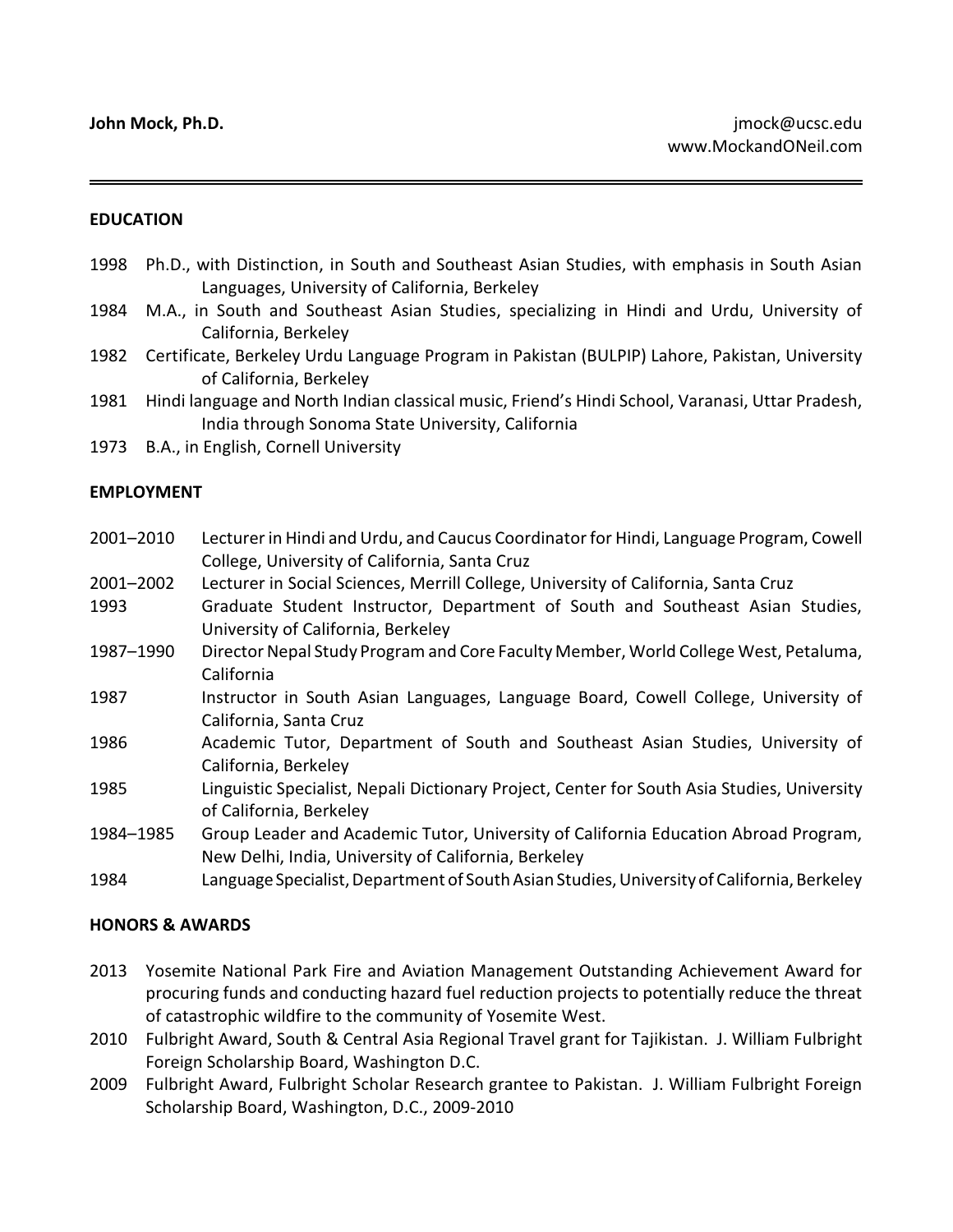Curriculum Vitae of John Mock 2

- 2005 Certificate of Merit for Time and Dedication to Students, Crown College, University of California, Santa Cruz
- 2002 National Outdoor Book Award Winner Outdoor Adventure Guidebook Category
- 2000 Travelex Travel Writers' Award Finalist 2000 Guidebook of the Year
- 1997 American Institute of Pakistan Studies Pre-Doctoral Fellowship for Pakistan
- 1995 Fulbright-Hays Doctoral Dissertation Research Abroad for Pakistan, U.S. Department of Education, 1995-1996
- 1993 Foreign Language Area Studies Fellowship for Russian, U.S. Department of Education
- 1983 Foreign Language Area Studies Fellowship for Hindi, U.S. Department of Education, 1983-1984

## **GRANTS**

- 2016 American Institute of Pakistan Studies, International Travel Grant
- 2009 University of California, Santa Cruz, Non-Senate Faculty Professional Development Grant
- 2008 University of California, Santa Cruz, Non-Senate Faculty Professional Development Grant
- 2007 University of California, Santa Cruz, Institute for Humanities Research Small Grant
- 2007 University of California, Santa Cruz, Non-Senate Faculty Professional Development Grant
- 2006 University of California, Santa Cruz, Non-Senate Faculty Professional Development Grant
- 2006 The Christensen Fund of Palo Alto, research grant to document the traditions of Afghanistan's Wakhi people, link them with Wakhi people in neighboring states, and inform andenrich regional conservation and ecotourism, 2006-2010.
- 2004 Shipton-Tilman Grant, W.L. Gore & Associates, Inc. for Afghanistan and Pakistan, "The Source of the Oxus River: A Journey to the Wakhan Pamir and across Dilisang Pass to Misgar."
- 2003 University of California, Santa Cruz, Center for Teaching Excellence Mini-Grant purchase CD-ROM version of Intermediate Hindi Reader for McHenry Library.
- 2000 Shipton-Tilman Grant, W.L. Gore & Associates, Inc. for Pakistan, "Mock and O'Neil Oprang Expedition" to find and cross unknown passes over Central Asian watershed to unvisited Wakhi winter pasture areas in Central Asia.

# **LANGUAGES**

Proficiency as per the Foreign Service Institute/Interagency Language Roundtable proficiency scale:

| 3+/4 Urdu, Hindi | Persian, French  |
|------------------|------------------|
| Nepali, Wakhi    | Russian, Spanish |

## **PUBLISHED WRITINGS & CREATIVE ACTIVITIES**

#### BOOKS & MONOGRAPHS:

- 2006 with Kimberley O'Neil, *Wakhan & the Afghan Pamir*, a 16-page tourism brochure, Kabul, Afghanistan, Aga Khan Foundation-Afghanistan.
- 2002 with Kimberley O'Neil, *Trekking in the Karakoram & Hindukush*, Footscray, Australia, Lonely Planet Publications, 2nd edition.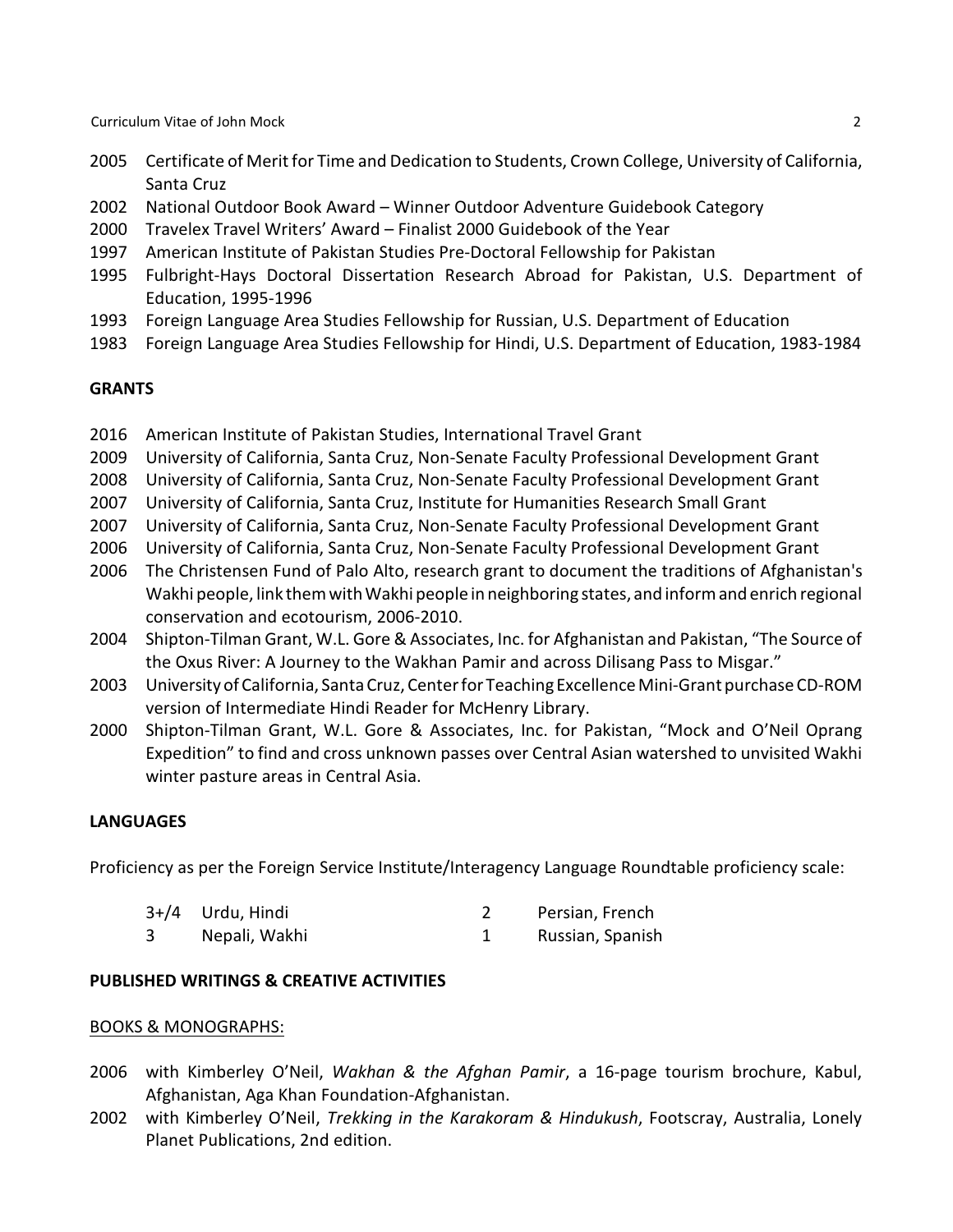- 2002 with Kimberley O'Neil, *Hiking in the Sierra Nevada*, Oakland, California, Lonely Planet Publications.
- 1996 with Kimberley O'Neil, *Trekking in the Karakoram & Hindukush*, Footscray, Australia, Lonely Planet Publications, 1st edition.

#### CHAPTERS IN BOOKS:

- 2022 "Orality, Literacy and Scholarship: Shifts in Gender, Genre and Performance of Wakhi Oral Expression," J. Baart, H. Liljegren, T. Payne, eds., *Languages of Northern Pakistan: Essays in Memory of Carla Radloff*. Karachi, Oxford University Press Pakistan, 301-316.
- 2022 Beg, Fazal Amin, JohnMock,andMirAliWakhani, "RecentDevelopments inWakhi Orthography," J. Baart, H. Liljegren, T. Payne, eds., *Languages of Northern Pakistan: Essays in Memory of Carla Radloff*. Karachi, Oxford University Press Pakistan, 131-146.
- 2020 with Kimberley O'Neil. "North Country National Scenic Trail", "Pacific Crest National Scenic Trail" and "Potomac Heritage National Scenic Trail" in *National Trails of America*. Carlton, Victoria, Australia: Lonely Planet Global Limited, 1st edition, 196-199, 228-235 and 250-253.
- 2016 "Snow Leopards in Art and Legend of the Pamir," Thomas McCarthy, David Mallon, volume eds., Philip Nyhus, series ed., *Snow Leopards, Biodiversity of the World: Conservation from Genes to Landscapes*, Academic Press, 1st edition, 210-213.
- 2013 "No American, No Gun, No BS: Tourism, Terrorism and the Eighteenth Amendment," Anita M. Weiss, Saba Gul Khattak, eds., *Development Challenges Confronting Pakistan*, Sterling, Virginia, Kumarian Press, 1st edition, 141-160.
- 2008 with Kimberley O'Neil, "Trekking in Northern Pakistan," *Pakistan & the Karakoram Highway*, Footscray, Australia, Lonely Planet Publications, 7th edition, 331-363.
- 2008 "Mountain Protected Areas in Northern Pakistan: The Case of the National Parks," Dr. Israr-ud-Din, *Proceedings of the Third International Hindu Kush Cultural Conference*, Oxford University Press, 30-39.
- 2007 with Kimberley O'Neil, "Wakhan & the Afghan Pamir," *Afghanistan*, Footscray, Australia, Lonely Planet Publications, 167-172.
- 2006 with Kimberley O'Neil, "The Roof of the World," *The Lonely Planet Guide to the Middle of Nowhere*, Footscray, Australia, Lonely Planet Publications, 170-173.
- 2004 with Kimberley O'Neil, "Trekking in Northern Pakistan," *Pakistan & the Karakoram Highway*, Footscray, Australia, Lonely Planet Publications, 6th edition, 341-374.
- 2001 "Bearanoia," *Lonely Planet Unpacked Again*, Hawthorn, Australia, Lonely Planet Publications, 149-59.
- 2001 with Kimberley O'Neil, "Ghujerab Mountains: Passes over the Central Asian Watershed, First Crossings," *The American Alpine Journal*, Christian Beckwith, ed., American Alpine Club, 43:75, 349-350.
- 2000 with Kimberley O'Neil, "Sierra Nevada" and "Long-Distance Trails," *Hiking in the USA*, Hawthorn, Australia, Lonely Planet Publications, 330-401, 468-493.
- 1999 "Running the Gauntlet," Lonely Planet Unpacked, Hawthorn, Australia, Lonely Planet Publications, 141-8.
- 1998 with Kimberley O'Neil, "Trekking in Northern Pakistan," *Pakistan*, Hawthorn, Australia, Lonely Planet Publications, 5th edition, 391-432.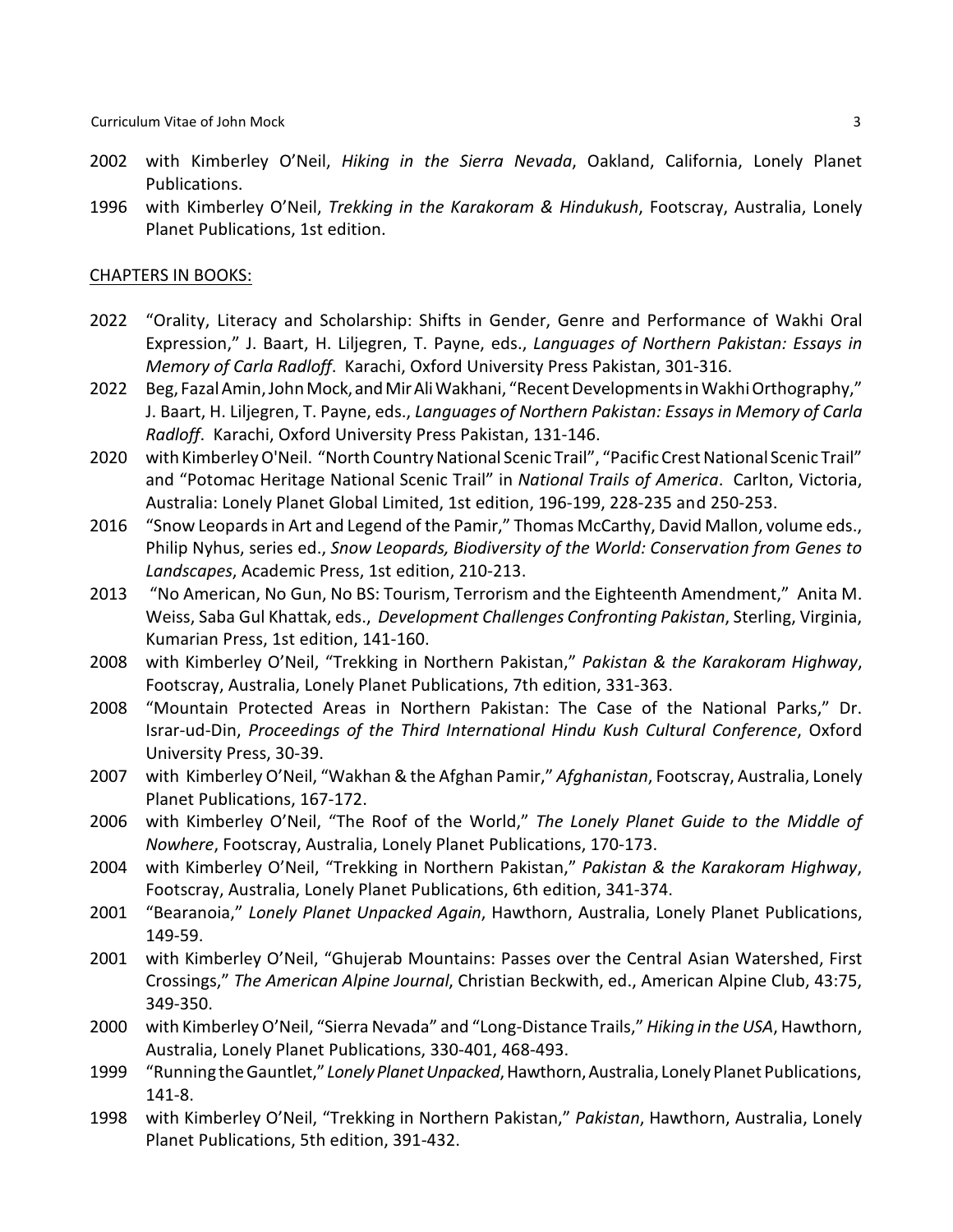- 1998 "The Cannibal King of Gilgit," Irmtraud Stellrecht, *Karakorum-Hindukush-Himalaya: Dynamics of Change*, Köln, Germany, Rüdiger Köppe Verlag, 653-662.
- 1990 "Introduction to Hindustani," "Khowar Glossary," "Burushaski Glossary" and "Balti Glossary," in Hugh Swift, *Trekking in Pakistan and India*, San Francisco, California, Sierra Club Books, 451-462, 472-478, 482-484.

## OTHER RESEARCH:

- 2008 with Yosemite West Property & Homeowners, Inc., et al. "Yosemite West Community Wildfire Protection Plan," Yosemite National Park, California, 34-page plan approved June 2008.
- 2007 with Kimberley O'Neil. "Socioeconomic Survey & Range Use Survey of Wakhi Households Using the Afghan Pamir, Wakhan District, Badakhshan Province, Afghanistan," Kabul, Afghanistan, 76 page consultancy report for the Wildlife Conservation Society's Afghanistan Biodiversity Project.
- 2005 with Kimberley O'Neil. "Tourism Promotion in Wakhan District, Badakhshan Province, Afghanistan," Kabul, Afghanistan, 64-page consultancy report for the Deutsche Gesellschaft für Technische Zusammenarbeit (GTZ) and Aga Khan Foundation-Afghanistan.
- 2003 with Kimberley O'Neil. "Local People's Attitudes Towards Wildlife and Wildlife Depredation in Pakistan's Northern Areas," Sonoma, California and Islamabad, Pakistan, 73-page consultancy report for the Snow Leopard Conservancy.
- 1996 with Kimberley O'Neil. "Survey on Ecotourism Potential in the Biodiversity Project Area," Islamabad, Pakistan, 29-page consultancy report for IUCN-The World Conservation Union.
- 1989 "Field Trip Report and Discussion Paper on Conservation and Management of the Khunjerab National Park," Geneva, Switzerland for the Worldwide Fund for Nature (WWF) International Project 3893 - Khunjerab National Park, Pakistan.
- 1986 "Nepali Grammar for Travelers," Berkeley, California.

## ARTICLES IN PROFESSIONAL JOURNALS:

- 2018 "Khandut Revisited: Shrines, Monuments, Rock Art and Indigenous Traditions of Wakhan," *Afghanistan: The Journal of the American Institute of Afghanistan Studies*, 1 (2): October 2018, 282-301, Edinburgh, Edinburgh University Press.
- 2018 "The Red Buddha Hall Road Revisited: New Information about the Tibetan and Tang Empires in Afghanistan Wakhan," *Revue d'Etudes Tibétaines*, 45: April 2018, 89-109, Paris, CNRS.
- 2017 "Raising the Alarm: Defensive Communication Networks and the Silk Roads through Wakhan and Chitral," *The Silk Road*, 15: 2017, 1-12, Saratoga, California, Silkroad Foundation.
- 2016 "Tibetans in Wakhan: New Information on Inscriptions and RockArt," *Revue d'Etudes Tibétaines*, 36: October 2016, 121-141, Paris, CNRS.
- 2013 "NewDiscoveries of RockArtin Afghanistan's Wakhan Corridor and Pamir: A Preliminary Study," *The Silk Road*, 11: Fall 2013, 36-53, Plates III-IV, Saratoga, California, Silkroad Foundation.
- 2013 "A Tibetan Toponym from Afghanistan," *Revue d'Etudes Tibétaines*, 27: October 2013, 5-9, Paris, CNRS.
- 2013 "Darkot Revisited: New Information on a Tibetan Inscription and *mchod-rten*," *Revue d'Etudes Tibétaines*, 27: October 2013, 11-19, Paris, CNRS.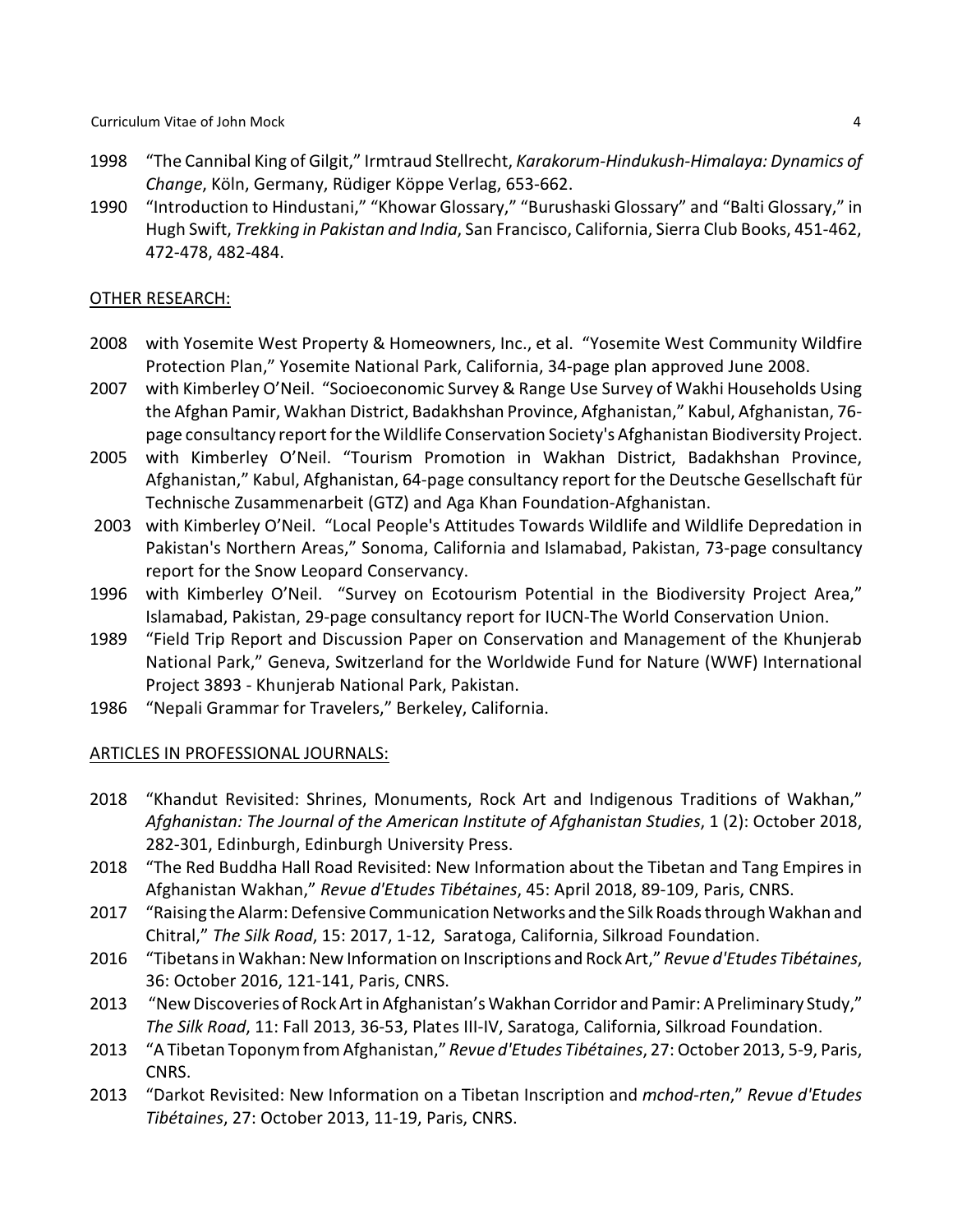- 2011 "Shrine Traditions of Afghanistan Wakhan," *Journal Of Persianate Studies*, 4:2, 117-145, Leiden, Brill.
- 2011 "Afghanistan's Wakhan Corridor," *Mountain Protected Areas UPDATE*, No. 72 December 2011, Charlotte, Vermont, IUCN-WCPA Mountains Biome.
- 1995 March/April, "Karakoram Notes Objects of Desire in the Northern Areas," *Himal* Vol. 8, No. 2, Lalitpur, Nepal, Himal Association.
- 1995 January/February, "Along the KKH Notes from the Karakoram," *Himal* Vol. 8, No. 1, Lalitpur, Nepal, Himal Association.
- 1994 "Dards, Dardistan, and Dardic: An Ethnographic, Geographic, and Linguistic Conundrum," [unpublished manuscript], Department of South and Southeast Asian Studies, University of California, Berkeley.
- 1989 November/December, "Will it be Guns on Ice?," *Himal* Vol. 12, No. 5, Lalitpur, Nepal, Himal Association.

#### REVIEWS:

- 2018 *The Wakhan Quadrangle: Exploration and Espionage During and After the Great Game* by Hermann Kreutzmann in *Himalaya: The Journal of the Association for Nepal and Himalayan Studies*, Vol. 38, No. 2, Article 29, 145-147.
- 1993 *Portrait of Nepal* by Kevin Bubriski in *Himalayan Research Bulletin*, San Francisco, California, Chronicle Books, Vol. 13, Nos 1-2, 73-76.

#### OTHER CREATIVE ACTIVITIES:

- 2016 Contributing author for Wakhi Language in the database *Cognancy in Basic Lexicon (CoBL) in Indo-European Languages*, Max Planck Institute for the Science of Human History, Jena, Germany.
- 2015 Collaborated to update the entry for Wakhi language in *UNESCO's Atlas of the World's Languages in Danger*, an interactive online atlas (http://www.unesco.org/culture/languages-atlas/en/atlasmap/language-id-1379.html).
- 2004 "Snow Leopards, Mountain Spirts and Sacred Space in Northern Pakistan" for the Snow Leopard Conservancy's website (http://www.snowleopardconservancy.org/pakistani-myths/)
- 2006 WebCT online quarterly course sites for Hindi 1, 2, 3, 4, 5 and 6 (http://webct.ic.4csc.edu), Faculty Instructional Technology Center, Crown College, University of California, Santa Cruz, produced each academic quarter, 2006-2010.
- 2002 "Hindi Language: Audio Online" for Media and Electronic Resources Center (MERC), McHenry Library, University of California, Santa Cruz (http://library.ucsc.edu/merc/language/hindi), winter, ongoing each quarter.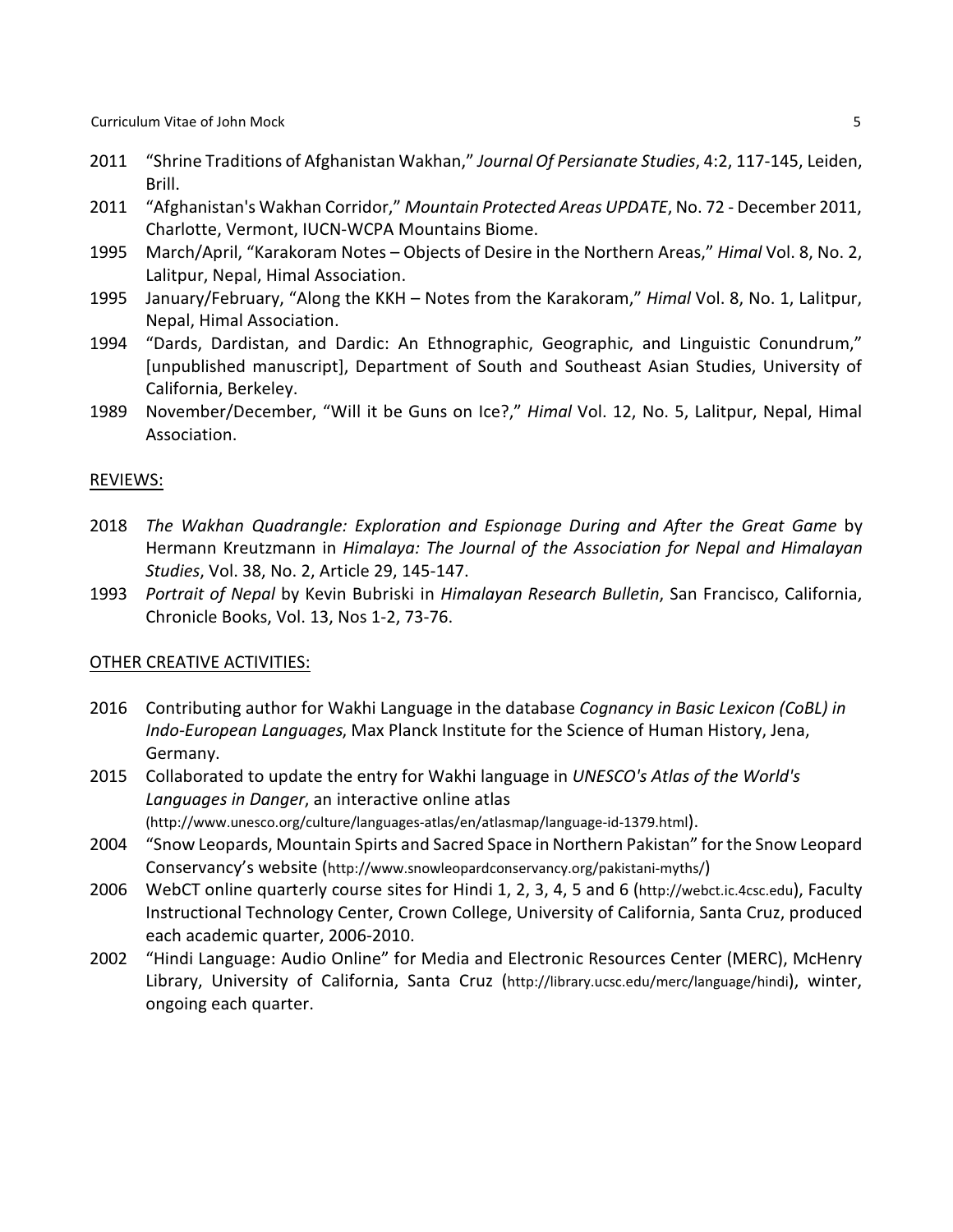#### **WRITINGS IN PROGRESS**

#### CHAPTERS IN BOOKS:

2014 In Press: "The Red Buddha Hall Road Revisited: New Materials on the History and Culture of Afghanistan's Wakhan Corridor 7th-9th c. CE," J. Mark Kenoyer, ed., *Archaeology and Cultural Heritage in Pakistan, India and Afghanistan: New Discoveries and Challenges*, Karachi, Oxford University Press*.*

### **UNIVERSITY SERVICE**

- 2009 Produced Hindi reading proficiency exams for UCSC Literature Department, August-September.
- 2003 Advisory Board Member for Heritage Language Teacher Training, sponsored project of UC Consortium for Language Learning and Teaching, and UCLA Language Resource Center; online at http://www.international.ucla.edu/lrc/hltt, 2003-2004.
- 2002 UCSC representative to the UC Consortium Summer Institute on Heritage Language, June 22-26, University of California, Los Angeles.
- 2000 Research Fellow, Institute for International and Area Studies, University of California, Berkeley, 2000-2001.
- 2000 Visiting Scholar, Center for South Asia Studies, University of California, Berkeley, 2000-2001.

## **PROFESSIONAL ACTIVITIES**

#### CONSULTING:

- 2016– Contributor of Wakhi language data to the Cognacy in Basic Lexicon in Indo-European languages' database for the Max Planck Institute for the Science of Human History, Jena, Germany, 2016- 2020.
- 2015– Juror for Multi-Country Research Fellowship, Council of American Overseas Research Centers (CAORC), Washington, D.C.
- 2013– External reviewer of Hindi and Urdu proficiency exams for the American Councils for International Education (ACIE), Washington, D.C., 2013-2018.
- 2012– Target Language Expert reviewer of Defense Language Institute's computerized Hindi language proficiency tests for American Council onThe Teaching of Foreign Languages (ACTFL), Alexandria, Virginia.
- 2012– Reader of Urdu, Punjabi and Perisan language applications for the U.S. Department of State, Bureau of Educational and Cultural Affairs, Critical Language Scholarship (CLS) Program, American Councils for International Education (ACIE), Washington, D.C., 2012-2015, 2018-2019.
- 2011 External review supervisor of Defense Language Institute's computerized Punjabi, Tamil and Yoruba language proficiency tests for Lidget Green, Inc., North Fork, California, 2011-2012.
- 2010 External reviewer of Defense Language Institute's computerized Urdu language proficiency tests for Lidget Green, Inc., North Fork, California, 2010-2015.
- 2010 In-House reviewer of Defense Language Institute's computerized Hindi language proficiency tests for Lidget Green, Inc., North Fork, California, 2010-2012.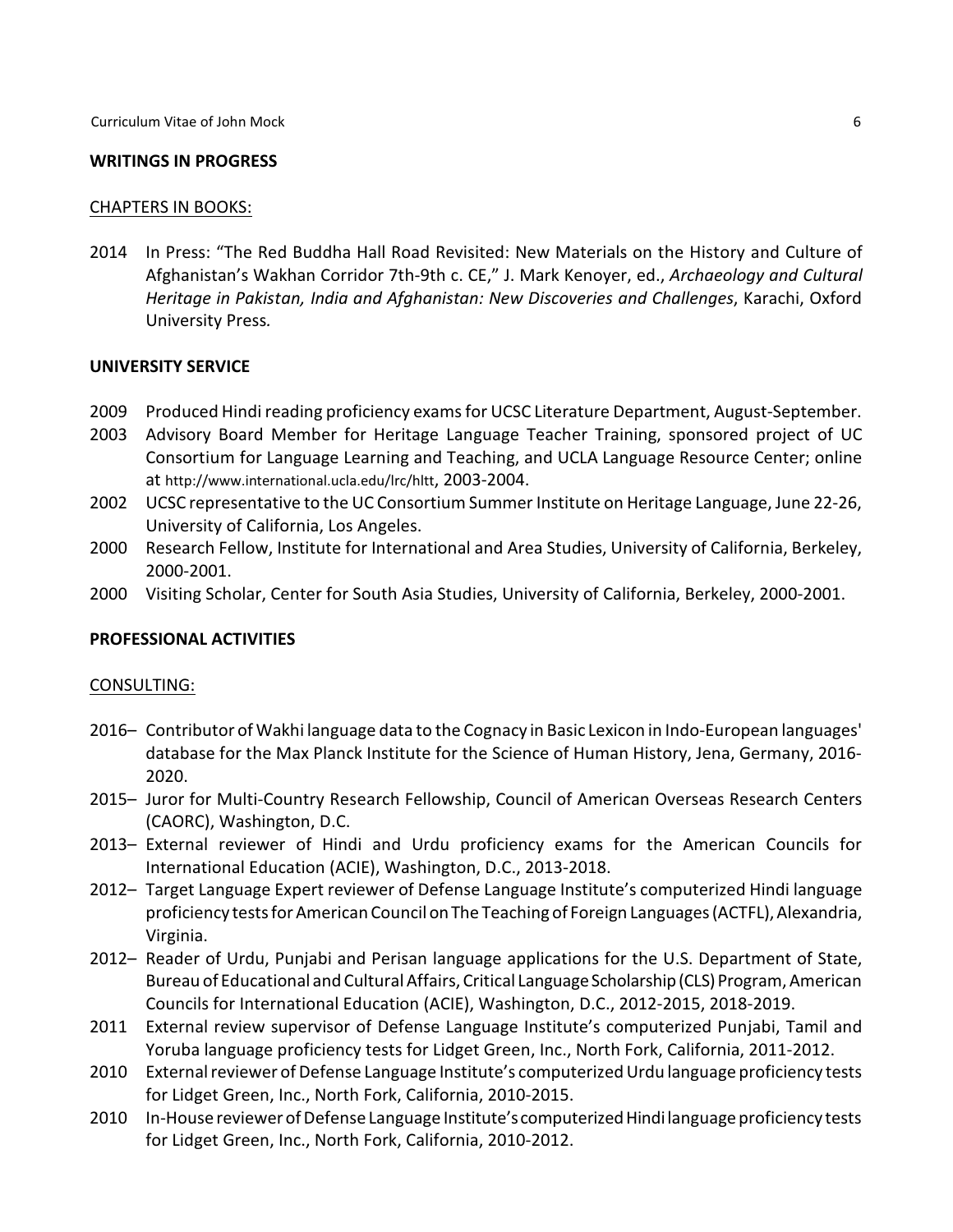- 2010 Reader of Indic Language applications for the Critical Language Scholarship (CLS) Program at the Council of American Overseas Research Centers (CAORC), Washington, D.C., 2010-2011.
- 2009– Consultant on collaborative management and community-based natural resource conservation in northern Pakistan's Khunjerab villages for the Snow Leopard Conservancy, Sonoma, California.
- 2009 Technical Advisor on Community Conservation for the Wildlife Conservation Society's USAID-funded Afghanistan Biodiversity Project; Kabul, Afghanistan.
- 2006 Community Conservation Project Manager for the Wildlife Conservation Society's USAID-funded Afghanistan Biodiversity Project; Kabul, Afghanistan, 2006-2008.
- 2005 Consultant on tourism in Wakhan District, Badakhshan Province, Afghanistan for the Deutsche Gesellschaft für Technische Zusammenarbeit (GTZ) and Aga Khan Foundation-Afghanistan.
- 2003 Consultant on community attitudes towards wildlife in northern Pakistan for the Snow Leopard Conservancy, Sonoma, California, 2003-2004.
- 2002 Consultant on political and security issues in Pakistan for AKE Ltd., U.K.
- 1995 Consultant on ecotourism for IUCN-The World Conservation Union's Pakistan Biodiversity Project.
- 1991 Consultant and guide for National Geographic in Hunza, northern Pakistan.
- 1990 Consultant on rural sociology for World Wide Fund for Nature (WWF) International's Project 3893 - Khunjerab National Park, Pakistan and member of the park's management planning team.

## AFFILIATIONS OR MEMBERSHIPS IN PROFESSIONAL ASSOCIATIONS:

| 2014-2020 | American Institute of Afghanistan Studies, Secretary (Elected, 2014-2020)                  |
|-----------|--------------------------------------------------------------------------------------------|
| 2010-2011 | Association for Nepal and Himalayan Studies, Treasurer (Elected)                           |
| 2008-2010 | American Institute of Indian Studies, Board of Trustees, Institutional Trustee (Appointed) |
| $2008 -$  | American Institute of Afghanistan Studies, Executive Committee (Elected, 2008-2023)        |
| 2007-2011 | Association for Nepal and Himalayan Studies, Executive Council (Elected)                   |
| $2007 -$  | American Institute of Afghanistan Studies, Board of Trustees, Trustee-at-Large (Elected,   |
|           | 2007-2023)                                                                                 |
| $2003 -$  | American Institute of Afghanistan Studies, Member                                          |
| $2000 -$  | American Institute of Pakistan Studies, Member                                             |
| 1987-2012 | Association for Nepal and Himalayan Studies, Member                                        |
| $1983 -$  | Association for Asian Studies, Member                                                      |

## PUBLIC LECTURE OR FORUM PARTICIPATION:

- 2016 "The Tibetan Empire in the Afghan Pamir: Recent Discoveries from Wakhan," Centre de Recherche sur les Civilisations de l'Asie Orientale (CRCAO), CRCAO/Collège de France, Paris, April 29 (Invited).
- 2016 "Sociolinguistic Perspective on Language and Governance in Gilgit-Baltistan: Background, Concepts and Issues," workshop on Law and Governance in Gilgit-Baltistan, Nantes Institute for Advanced Studies, France, April 26-28 (Invited).
- 2011 "The Red Buddha Hall Road Revisited: Tibet, China and their Struggle for the Silk Road through the Pamir," Religions of the Silk Road Lecture Series, UCLA Program on Central Asia, University of California at Los Angeles, September 26 (Invited).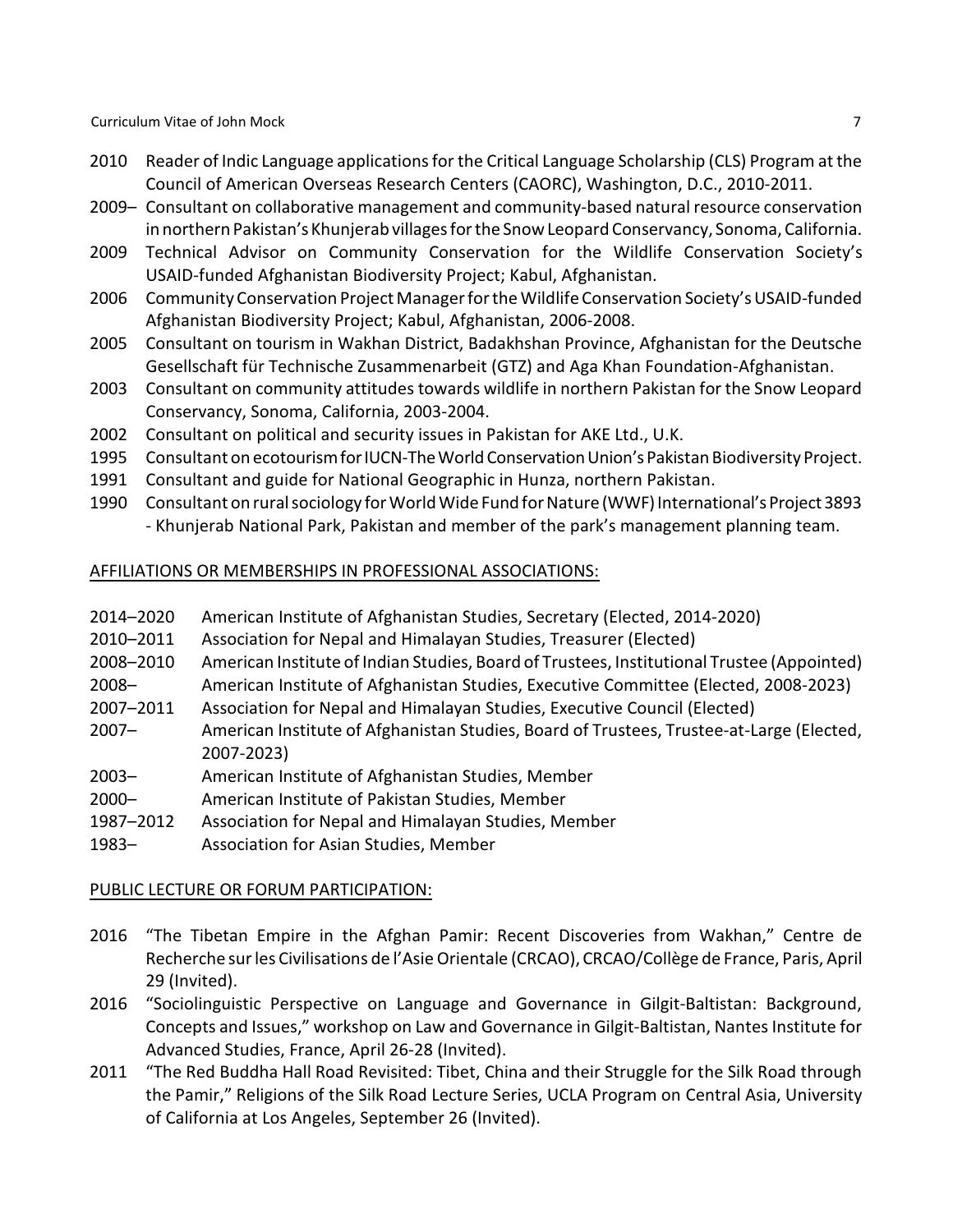Curriculum Vitae of John Mock 8

- 2010 "Discovering New Sources for Social Science Research," lecture presented at the Area Study Centre for Africa, North & South America, Qaid-e Azam University, Islamabad, August 26 (Invited).
- 2010 "The Red Buddha Hall Road Revisited: Recent Archeological Finds from Wakhan," lecture presented at the American Institute of Pakistan Studies, Islamabad, August 5 (Invited).
- 2009 "Pakistan in US Academic Perspective," round table held at American Institute of Pakistan Studies, Islamabad, March 20 (Invited).
- 2009 Student Advising for Pakistani applicants to US graduate schools, at the United States Educational Foundation-Pakistan, Islamabad, March 19 (Invited).
- 2008 Keynote Speaker, Human Development Foundation 5th Annual Silicon Valley Benefit Dinner, San Jose, California, May 15 (Invited).
- 2006 Workshop Participation. "Developing Assessments for South Asian Languages," sponsored by the South Asian Language Resource Center, University of Chicago, held at University of California, Berkeley, October 27-28 (Invited).
- 2006 Pilot Testing of Computerized Assessment of Hindi Reading Proficiency for the Center for Applied Second Language Studies, University of Oregon, October-December (Invited).
- 2004 "Kashmir-Beauty in Turmoil: The Conflict Between India and Pakistan," sponsored lecture by College Nine and Ten Co-curricular Programs, University of California, Santa Cruz, May 5(Invited).
- 2004 Workshop Participation. "Appropriate Pedagogy: Language, Culture and Curriculum in the South Asian Language Classroom," sponsored by the South Asia Language Resource Center, University of Chicago, held at University of California, Berkeley, February 12-13 (Invited).
- 2001 "The Current Crisis: Focus on South Asia," presented by the South Asia Studies Initiative; Ad Hoc Faculty Working Group on Current Events; the Institute for Humanities Research; the Center for Cultural Studies; the Center for Global, International and Regional Studies; the Center for Justice, Tolerance and Community; the Divisions of Humanities; Social Science; and the Office of the Chancellor, University of California, Santa Cruz, November 8 (Invited).

#### PAPERS PRESENTED AT PROFESSIONAL MEETINGS:

- 2012 "New Materials on the History and Culture of Afghanistan's Wakhan Corridor: Rock Art, Monuments and Inscriptions on the Silk Road, 7th-9th c. CE," presented at the -and Department of Archaeology, Government of Pakistan-sponsored International Conference on Archaeology and Cultural Heritage in Pakistan and Adjacent Regions, Islamabad, Pakistan, January 5-8.
- 2011 "No American, No Gun, No B.S.: Tourism, Terrorism and the Eighteenth Amendment," presented at the AIPS-sponsored conference Development Challenges Confronting Pakistan, Islamabad, Pakistan, May 6-7.
- 2010 "Shrines and Monuments of Afghanistan Wakhan," presented at the Middle East Studies Association of North America 44th annual meeting, San Diego CA, November 20.
- 2008 "The Red Buddha Hall Road Revisited: Recent Discoveries from Wakhan District, Afghanistan," presented at the 37th Annual Conference on South Asia, Center for South Asia, University of Wisconsin, Madison, October 17-19.
- 2006 "Afghanistan's Wakhan Corridor and the Afghan Pamir: Tourism and Trans-Boundary Opportunities," presented at the Karakoram-Kashmir Conference, Islamabad, Pakistan, May 28-June 2 (Invited).